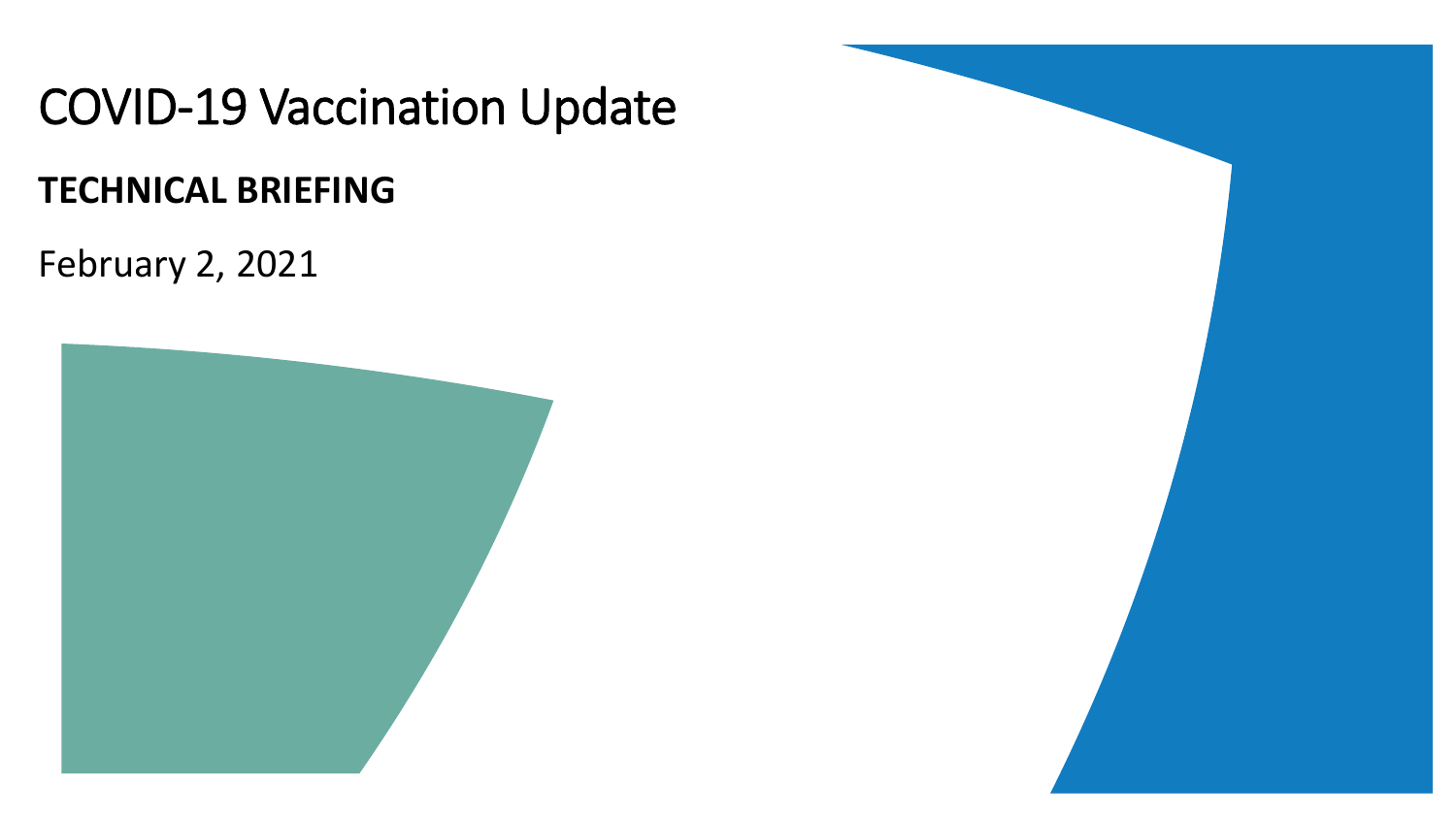# PFIZER AND MODERNA UPDATE

- On January 19th, the province was notified by the federal government of further reductions in Pfizer-BioNTech allocations, resulting in:
	- no allocations in the week of January 25<sup>th</sup>
	- 26,325 doses in the week of February  $1<sup>st</sup>$  (reduction of approx. 82%)
	- 27,300 doses in the week of February 8 (reduction of approx. 81%)
	- 130,650 doses in the week of February 15 (reduction of approx. 8%)
	- 155,025 doses in the week of February 22 (increase of approx. 9%)
- No allocations have been provided beyond the week of February 22.
- On January 29th the province was advised by the Federal Government that the allocation of Moderna for the week of February 1 will be decreased by 18,200 doses (approx. 22% decrease).
	- $-$  Ontario is expecting to receive 63,400 doses of Moderna by the end of the week of February 1st.
- Despite these challenges in supply, the province and vaccination sites have worked together to accelerate the vaccination of long-term care, high-risk retirement and First Nations elder care home residents and continue to administer second doses based on availability of supply provided by the federal government. As a result of recent delays in shipments, the province has updated its goal of visiting these settings to administer first doses by February 10.
- The province is expecting approximately 310,000 doses to be delivered in the remaining weeks of February. Once sufficient doses are available, vaccinations will resume to provide first doses for staff and essential caregivers in the settings for the most vulnerable populations.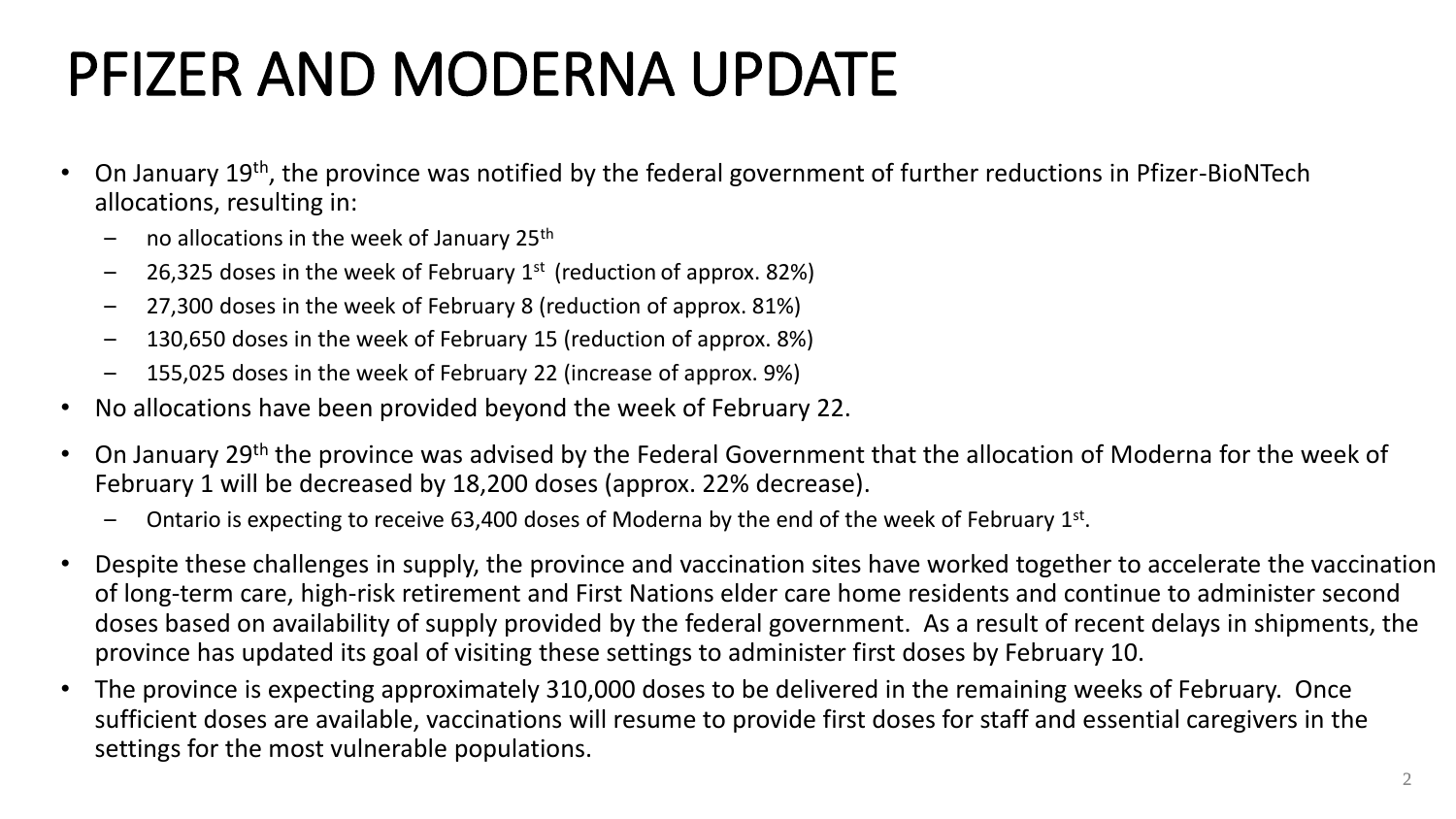### PROGRESS TO DATE

Data based on COVax data as of January 31, 2021, 8pm

#### **Total Doses Administered By Vaccine**

|                                   | <b>Doses</b> |
|-----------------------------------|--------------|
| Pfizer                            | 280,084      |
| Moderna                           | 61,816       |
| <b>Total Dosages Administered</b> | 341,900      |

#### **Doses Administered by Reason for Vaccination**

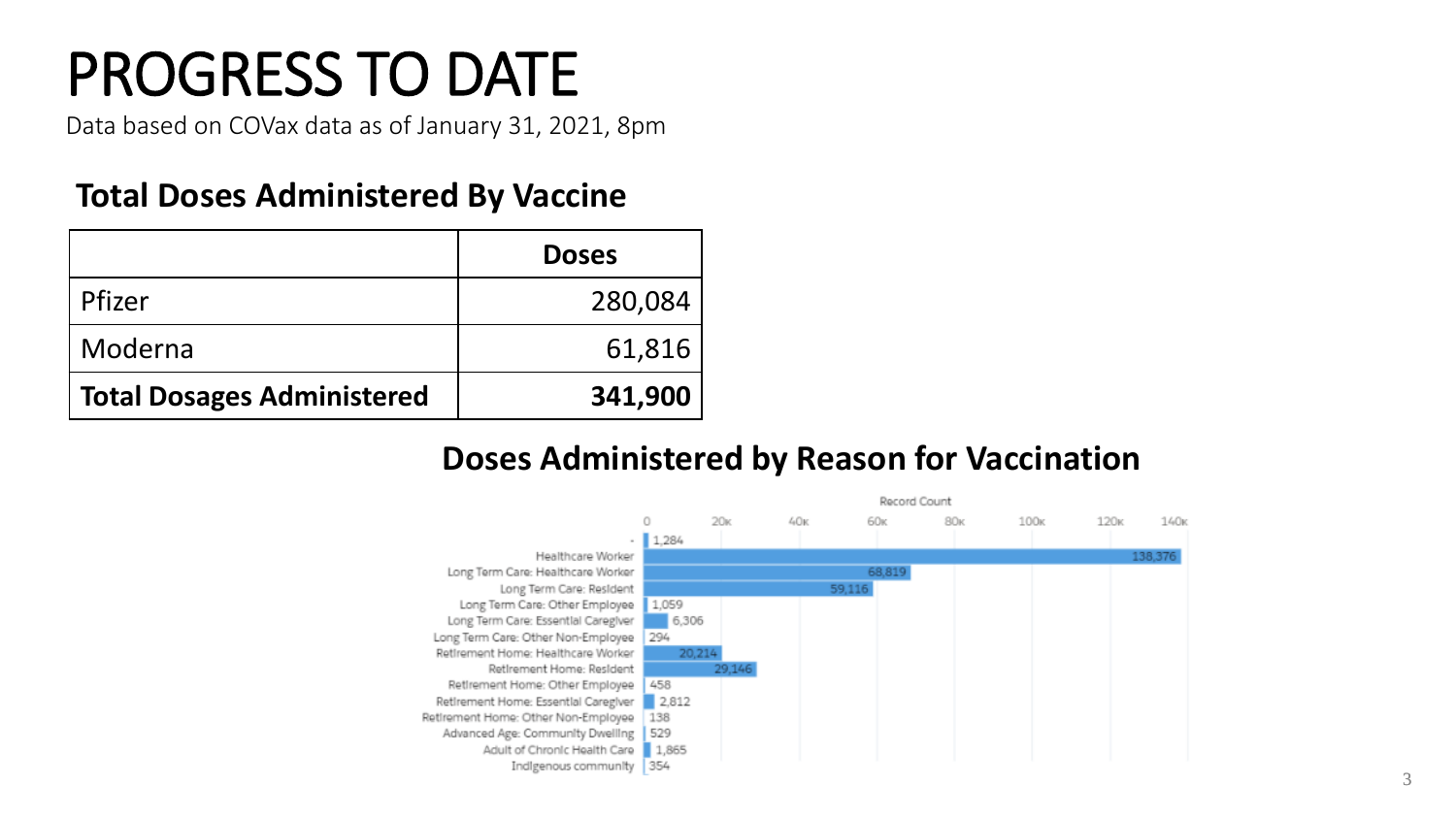### LONG-TERM CARE HOMES UPDATE

- Residents, staff, essential caregivers (including family caregivers) and other employees in congregate living settings for seniors were identified as an initial priority due to: age, clinical risk/vulnerability and risk associated with living in a congregate setting.
- Specific public health unit areas were identified and prioritized based on highest risk categorization including rates of disease transmission in the community.
- All LTC home residents will receive a first dose vaccine offer by February 10.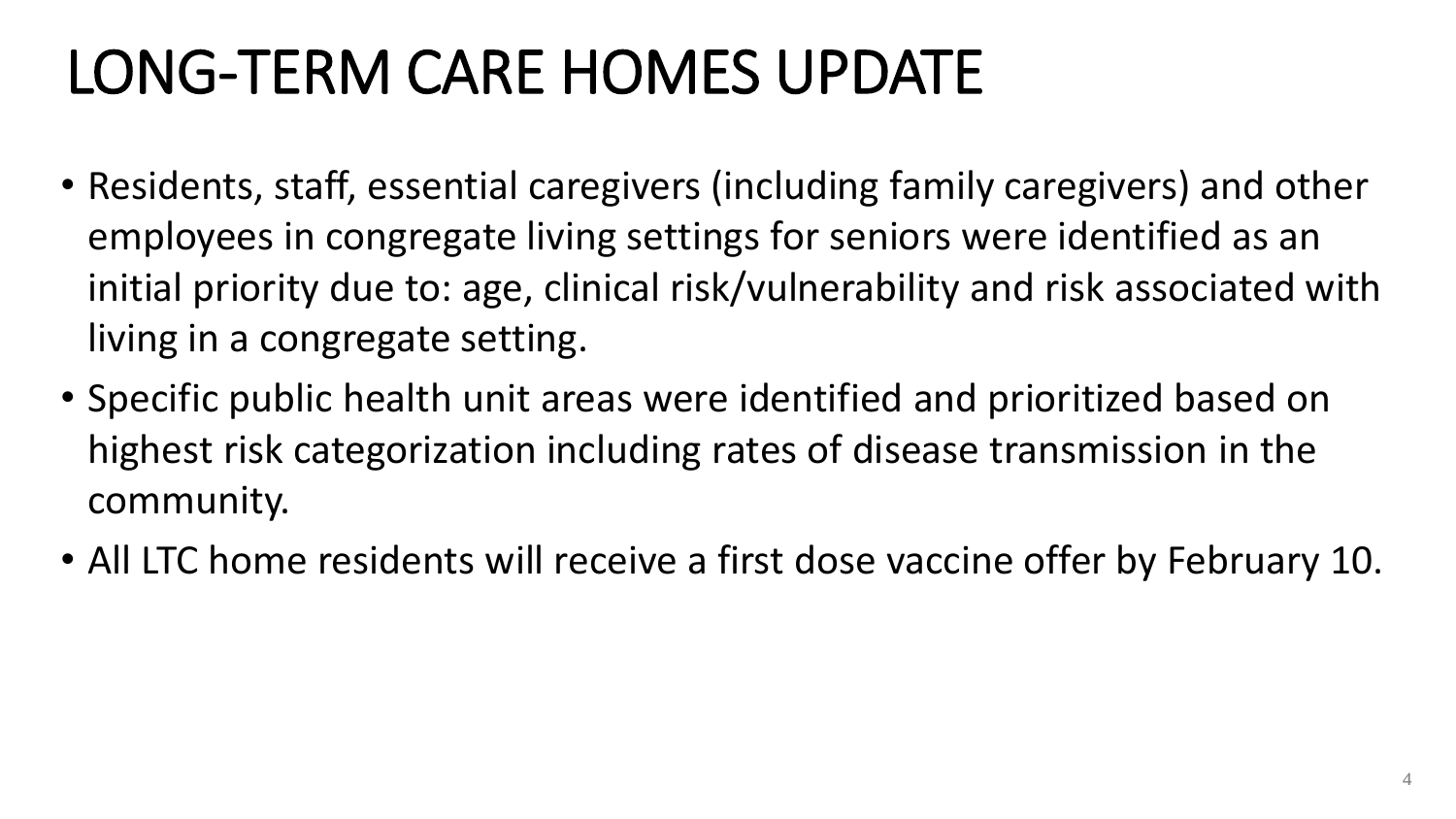#### Second Dose Update

- To enable the implementation of the extended dosing interval, the Chief Medical Officer of Health has provided public health guidance under Section 2 of the Supporting Ontario's Recovery Act, 2020 to clarify that all sites should schedule, or reschedule as required, all second dose appointments for the Pfizer-BioNTech COVID-19 vaccine.
	- 35 days after the administration of the first dose, and no later than 42 days, for all vaccine recipients other than residents of long-term care, high-risk retirement and First Nations elder care homes.
	- The dosing interval for residents should be maintained at 21-27 days.
- The extended dosage interval is a direct response to the temporarily reduced vaccine availability from the federal government and uncertainty regarding the stability of supply in the near-term, as well as the current provincial epidemiology of the pandemic.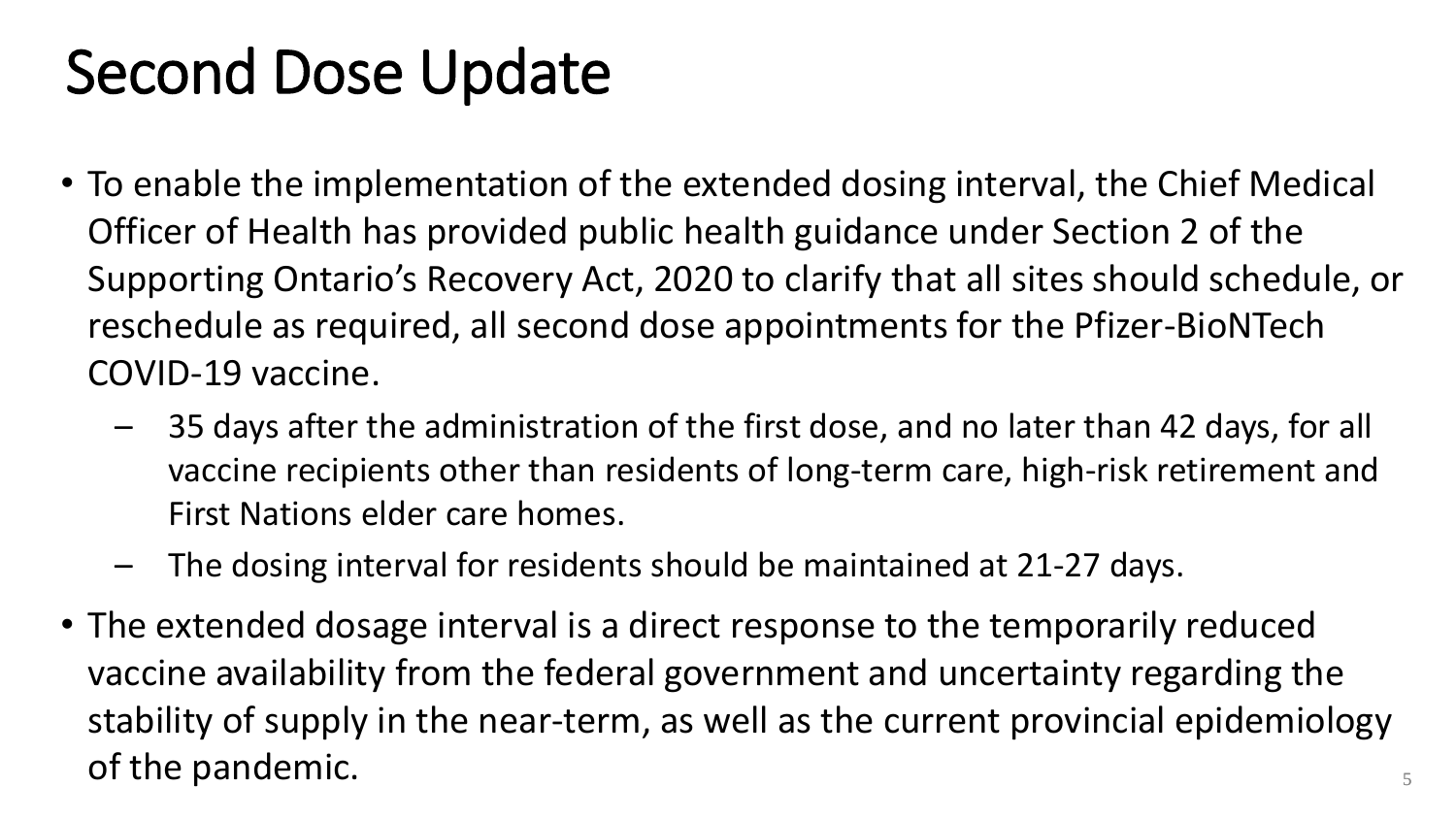# STATUS UPDATE: OPERATION REMOTE IMMUNITY

#### (31 northern fly-in communities and Moosonee)

- Collaboration between the Ministry of Health, Ornge, the Ministries of Indigenous Affairs (IAO), Solicitor General and Natural Resources and Forestry and federal government partners as well as with the Nishnawbe Aski Nation (NAN).
- Visiting 31 fly-in First Nation communities and Moosonee in Ontario. As part of the rollout, the vaccine will be available to community members 18 years of age or older.
- Plan was co-developed in partnership with NAN recognizing the critical importance of engaging Indigenous leadership in how vaccines are offered to their communities.
- Vaccination teams under the direction of Ornge will be represented by a number of organizations, including the Weeneebayko Area Health Authority (WAHA), the Sioux Lookout First Nations Health Authority (SLFNHA), the First Nations Inuit Health Branch (FNHIB), the Northern Ontario School of Medicine (NOSM), Queen's University, the University of Toronto, northern Paramedic Services, the Porcupine Health Unit, among others. Team members have received the full COVID-19 vaccine and have undergone cultural training prior to this operation.
- Weenusk (Peawanuk) First Nation was the first to host a vaccination team and clinic on January 26. During the week of February, 1, 2021, teams will be visiting Neskantaga, Slate Falls, Muskrat Dam, Fort Severn, Kashechewan and Webequie.
- As SLFNHA and WAHA have their own health care workers, Ornge has delivered the vaccines to these locations and over 1,000 vaccinations have been administered with a focus on hospital and long-term care/chronic care staff and residents.
- Operation Remote Immunity aims to complete its work by April 30, 2021.